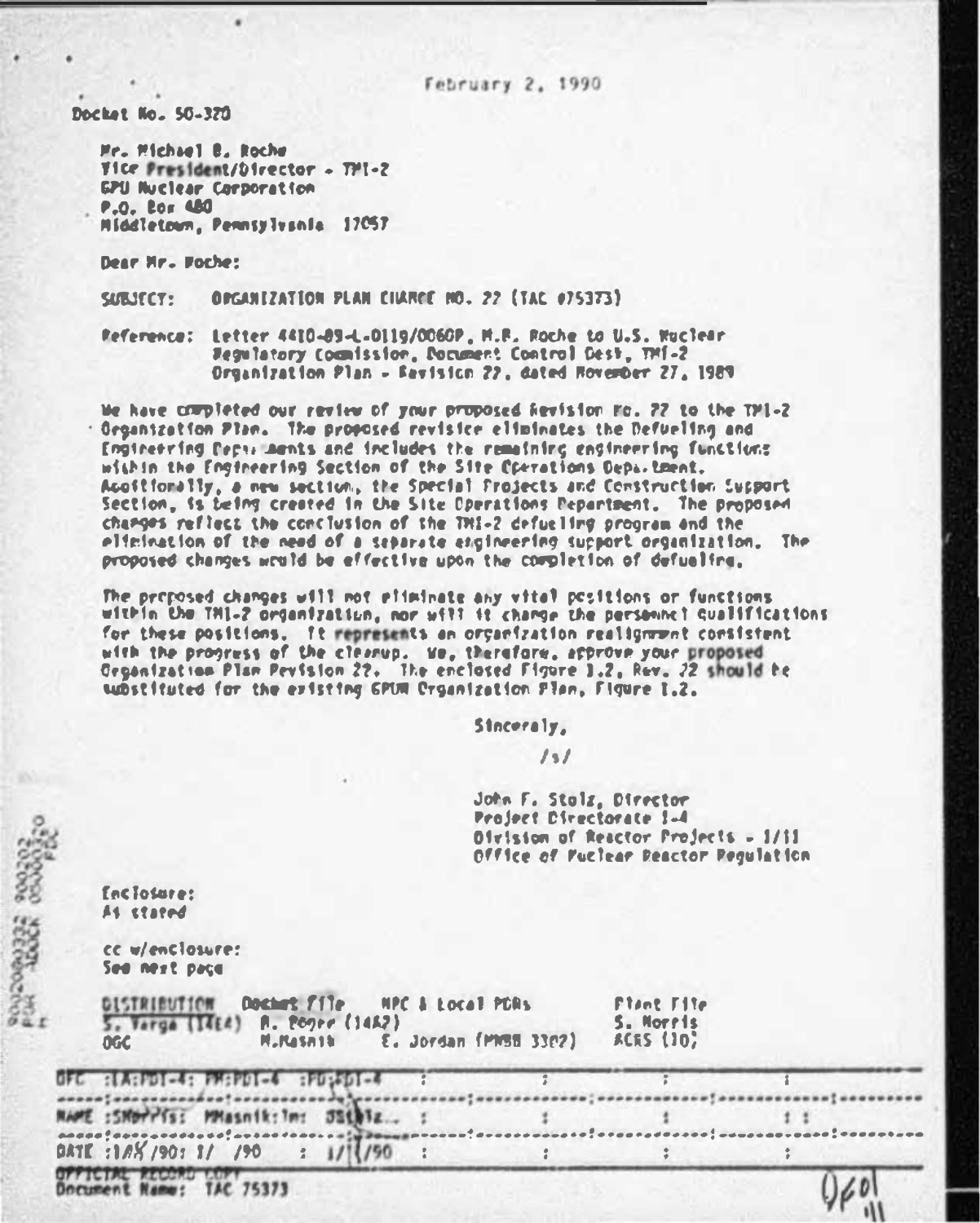Mr. N. B. Doche **CPU Ruclear Corporation** 

ce:

٠

Pegional Administrator, Region I U.S. Ruclear Requisiony Commission 475 Allengale Road Eing of Prussie, PA 19406

Dr. Judith N. Johnsrud Environmental Coalition on Nuclear Power 433 Orlando Avenue State College, PA 16803

Ernest L. Blake, Jr., Esquire Shaw, Pitiran, Potts, and Trowbridge 2300 N Street, N.W. Neshington, DC 20037

Secretary U.S. Puclear Resulatory Commission Washington, DC 20555

Sally S. Klein, Chairperson Dauphin County Board of Commissioners Dauphin County Courthouse Front and Market Streets Harristurg, PA 17120

Thomas h. Gerusky, Director **Rureau of Redistion Protection** Department of Environmental Pesources P. O. Box 2063 Harrishurg, PA 17120

Ad Crable **Lancaster New Era 8 West King Street** Lancaster, PA 17001

U.S. Department of Emergy P. O. Box 68 Middletown, PA 17057

David J. McCoff Office of LWR Safaty and Technology  $MT - 23$ 

\* U.S. Department of Energy Washington, DC 20545

Three Hile Island Nuclear Stating  $Unif: no. 2$ 

Frank Lynch, Editorial **The Patriot** 812 Market Street Marrisburg, PA 17105

Robert B. Borsum **Babcock & Wilcom Huclear Payer Division** Suite 525 1700 Rockville Pite Pockville, MD 20852

Marvin I. Lewis 7801 Roosevelt Rivd. 462 Philadelphia, FA 19152

Jack Lee 183 Yalley Road Etters, PA 17319

Walter W. Cohen. Consumer Advorate **Pepartment of Justice** Strawberry Square, 14th Floor Marrisburg, FA 17127

**Mr. Edwin Kinter Executive Vice President CPU Nuclear Corporation** 100 Intero ce Parkway Fariippany, NJ 07054

U.S. Environmental Prot. Agency Region 111 Office Attn: EIS Coordinator **841 Chestrut Street** Philadelphia, PA 19107

Francis J. Young Sentor Pesident (nspector (THI-1)  $U.S.H.R.C.$ Post Office Box 311 Hiddletown, Fennsylvania 17057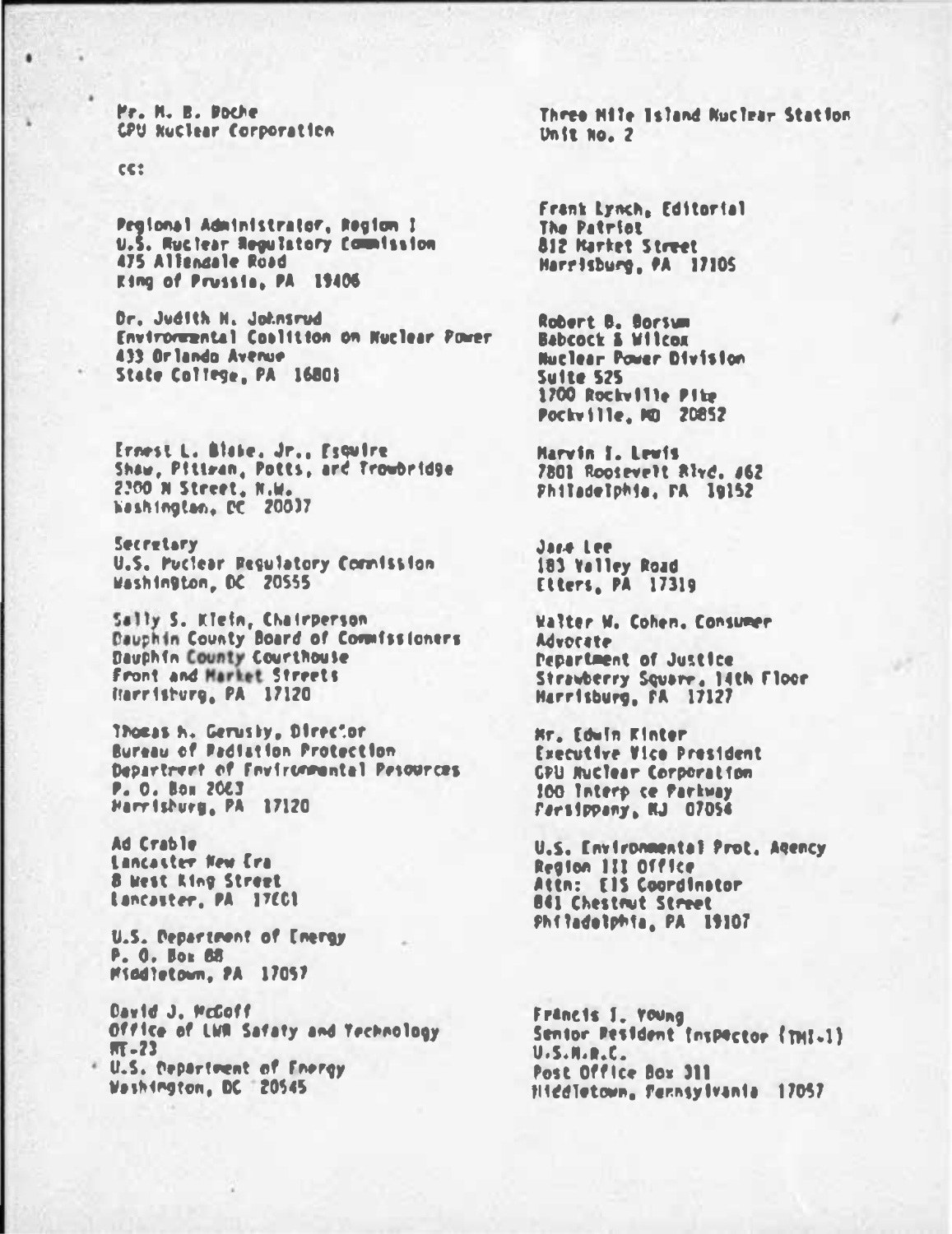Mr. N. B. Roche **GPU Nuclear Corporation** 

cer

¥

G. Eughn **CPU Nuclear Corporation** 

J. J. Byrne<br>GPU Nuclear Corporation

Three Mile Island Nuclear Station Unit No. 7

R. E. Rogan **GPU huclear Corporation** 

S. Louis GPU Ruclear Corporation

W. J. Marshall GPU Nuclear Corporation

Ms. Becky Narty<br>Health Physics Department<br>2955 George Washington Way<br>Richland, Washington 99252